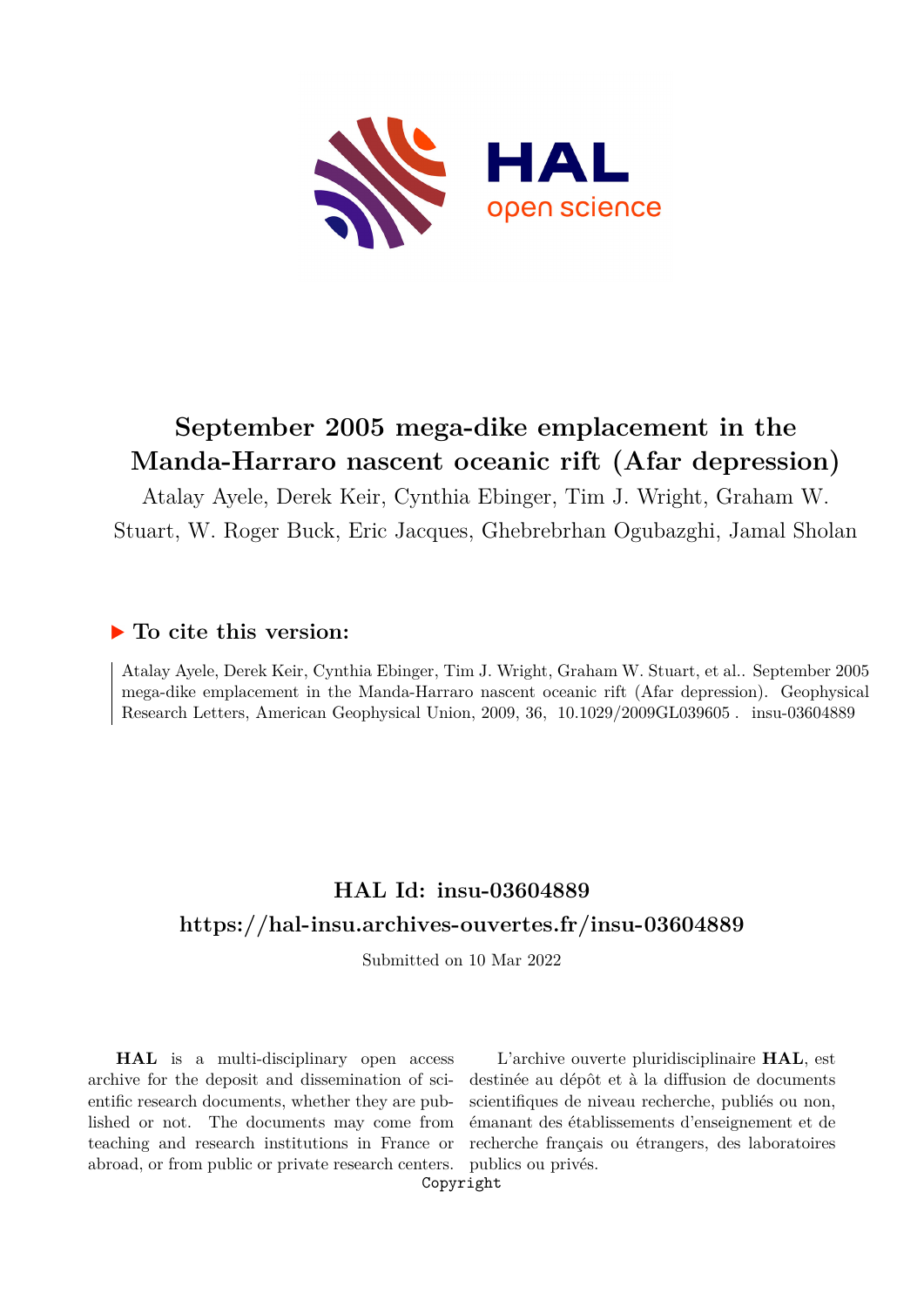## September 2005 mega-dike emplacement in the Manda-Harraro nascent oceanic rift (Afar depression)

Atalay Ayele,<sup>1,2</sup> Derek Keir,<sup>3</sup> Cynthia Ebinger,<sup>4</sup> Tim J. Wright,<sup>3</sup> Graham W. Stuart,<sup>3</sup> W. Roger Buck,<sup>5</sup> Eric Jacques,<sup>6</sup> Ghebrebrhan Ogubazghi,<sup>7</sup> and Jamal Sholan<sup>8</sup>

Received 15 June 2009; revised 11 August 2009; accepted 19 August 2009; published 20 October 2009.

[1] Local and regional seismic data constrain the spacetime history of deformation and likely magma sources for the September 2005 diking episode in the Manda-Harraro rift zone of the Afar depression. The results distinguish three centers from which subhorizontal dike propagation progressed: two distinct sources around the Dabbahu-Gab'ho Volcanic Complex (DVC) and the third at the Ado'Ale Volcanic Complex (AVC). The temporal development of seismicity shows that the majority of the dike volume is fed from beneath AVC and migrated laterally with an average rate of  $15-30$  cm/sec. This dike emplacement at a divergent plate boundary is unusual due to the rapid intrusion of a large volume of magma and the large amount of seismic moment release. We interpret this volcano-tectonic crisis as a complex interaction of multiple magma plumbing sources and lithosphere at a plate boundary under extension. Such repeated episodes will eventually shape the incipient oceanic rift morphology. Citation: Ayele, A., D. Keir, C. Ebinger, T. J. Wright, G. W. Stuart, W. R. Buck, E. Jacques, G. Ogubazghi, and J. Sholan (2009), September 2005 mega-dike emplacement in the Manda-Harraro nascent oceanic rift (Afar depression), Geophys. Res. Lett., 36, L20306, doi:10.1029/2009GL039605.

#### 1. Introduction

[2] How the architecture of spreading centers is affected by magmatic processes is one of the key questions of plate tectonics. Studies of submarine spreading centers show that the distribution of axial magma chambers (AMCs) correlates with tectonic structure [e.g., *Macdonald*, 1998]. For example, axial valleys are never seen where AMCs are imaged seismically under the spreading axis [e.g., *Baran et al.*, 2005].

[3] Insight into the volcano-tectonic link depends on observing the fundamental spreading center event: dike intrusion [e.g., Delaney et al., 1998], but this is difficult in the remote and hostile environment of the deep sea. Thus, most of what we know about such events comes from the

Copyright 2009 by the American Geophysical Union. 0094-8276/09/2009GL039605

 $\sim$ 1% of spreading centers that occur on land in Iceland and the Afar. The 1,100 years long historical record from Iceland shows that dike events occur in sequences or episodes of  $10-20$  events that affect individual,  $\leq 100$  km long, segments [Saemundsson, 1979]. In northern Iceland the episodes occur every  $200-300$  years, last for  $5-10$  years and involve dikes propagating from a magma chamber close to the segment center [Einarsson and Brandsdóttir, 1980; Einarsson, 1991]. Glacial landforms complicate the interpretation of spreading center structures in Iceland, making the Afar a unique place to study spreading center processes.

[4] The largest dike opening event ever measured occurred along part of the Manda-Harraro rift segment of Afar in September 2005 and was the first such event observed using satellite geodetic methods. InSAR (Interferometric Synthetic Aperture Radar) showed that up to 8 m of opening occurred on a  $\sim$ 60-km-long,  $\sim$ 10-km-deep dike [Wright et al., 2006; Ayele et al., 2007], but could not determine either the location of the source for the dikefilling magma or the time history of the event. The analysis of seismic and other data discussed here allow the timing of events before and during emplacement of this mega-dike to be clarified. Our new results suggest multiple dike sources and that the majority of dike volume was laterally emplaced from a source beneath the Ado'Ale Volcanic Complex (AVC). These results raise questions regarding the central magmatic feeding system of rift segments and the length scale of dike propagation.

#### 2. Tectonic Setting

[5] The Afar depression is a highly extended region of continental to oceanic transitional crust situated at the subaerial junction of the Red Sea, Gulf of Aden and Ethiopian rift systems (Figure 1). Rifting between the Arabia, Somalia, and Nubia plates during the past  $\sim$ 30 My produced the  $\sim$ 300-km-wide and  $\sim$ 600-km-long Afar depression formed within the Palaeogene flood basalt province [e.g., *Hofmann et al.*, 1997]. Since  $\sim$ 3 Ma, faulting and volcanism in Afar have localized to  $\sim$ 10-km wide and  $\sim$ 60km long segments with aligned chains of basaltic cones and fissure-fed flows. Individual rift segments in Afar are similar in size, morphology, structure, and spacing to the second-order non-transform segments of a slow-spreading mid-ocean ridge [e.g., Tazieff et al., 1972; Hayward and Ebinger, 1996]. Despite slow spreading rates of <1.5 cm/yr [Vigny et al., 2006], the segments are the loci of abundant diking and volcanism. These proto-second-order segments are commonly set within relatively straight and longer (60 – 100 km) portions of the rift (e.g., Manda-Harraro); laterally offset from each other by accommodation zones that include

<sup>&</sup>lt;sup>1</sup>Institute of Geophysics Space Science and Astronomy, Addis Ababa University, Addis Ababa, Ethiopia. <sup>2</sup>

<sup>&</sup>lt;sup>2</sup>Also at School of Earth and Environment, University of Leeds, Leeds, **IK** 

<sup>&</sup>lt;sup>3</sup>School of Earth and Environment, University of Leeds, Leeds, UK.

<sup>4</sup> Department of Earth and Environmental Sciences, University of Rochester, Rochester, New York, USA. <sup>5</sup>

<sup>&</sup>lt;sup>5</sup>Lamont-Doherty Earth Observatory, Earth Institute at Columbia University, Palisades, New York, USA. <sup>6</sup>

<sup>&</sup>lt;sup>6</sup>Institut de Physique du Globe de Paris, Paris, France.

<sup>7</sup> Eritrea Institute of Technology, Asmara, Eritrea.

<sup>8</sup> National Yemen Seismological Observatory Center, Dahamar, Yemen.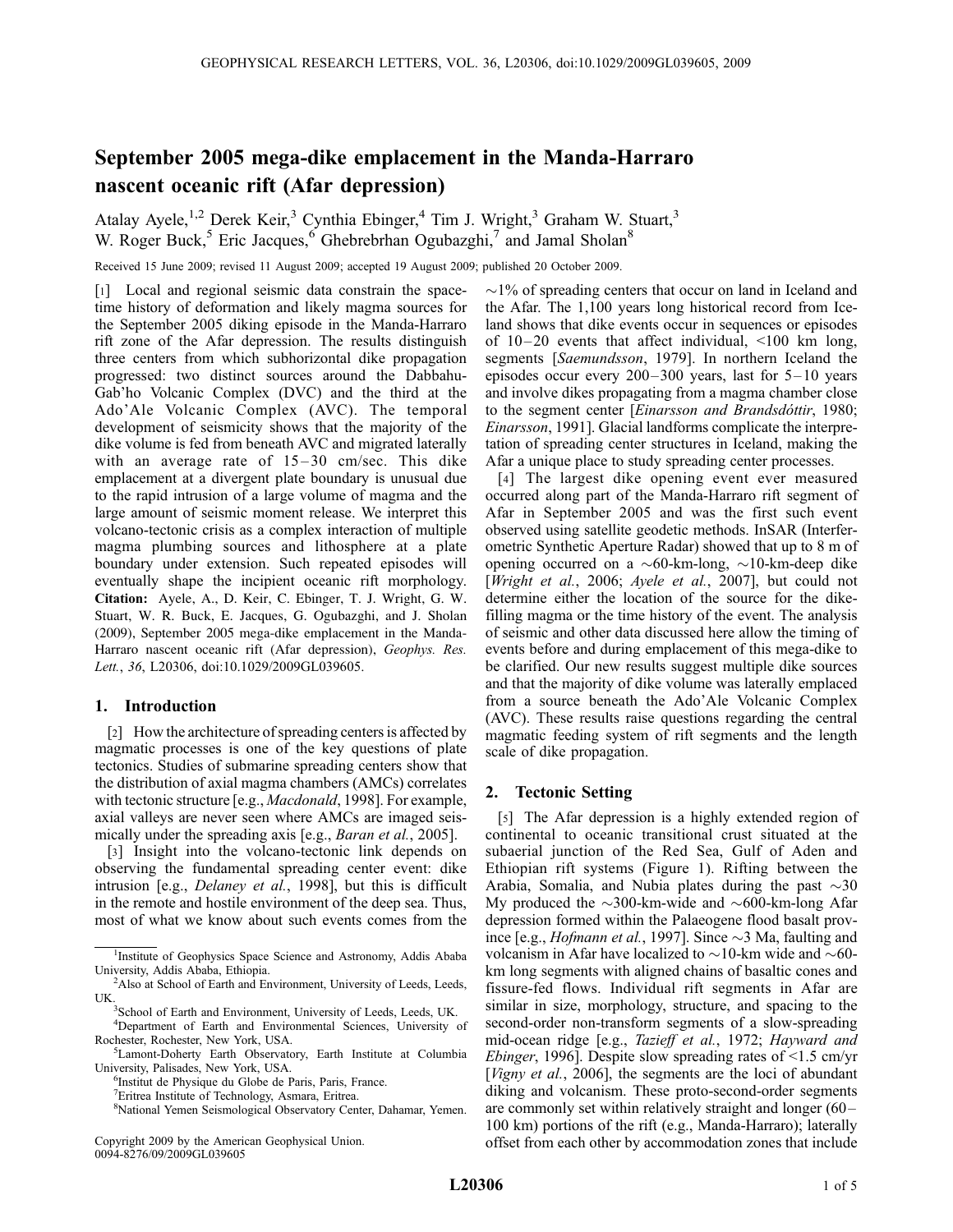

Figure 1. Earthquake distribution during the Sept. 4 to Oct. 4, 2005 episode in the Manda-Harraro rift. The red line near the rift axis shows the surface projection of the dike. Light blue circles represent earthquakes during Sept. 4 – 24 and white circles are epicenters during Sept. 25 to October 4. Circle size is scaled to magnitude. Yellow stars represent the Dabbahu (DB) and Gab'ho (GB) volcanoes while the red stars represent the September 26, 2005 felsic eruption at Da'Ure and the August 14, 2007 mafic eruption in the Karbahi graben south of AVC. Other acronyms are: AA (Ado Ale), DY (Diyilu), G (Gommoyta), B (Badi) W (Wa'lis) and MH Manda-Harraro rift zone. Top right inset shows major tectonic features in the Afro-Arabian rift system and seismic stations (triangles) distribution used in this study.

a combination of faults and aligned volcanic cones, both with highly variable strike. For example, the  $\sim$ 120-km-long Manda-Harraro rift includes the Dabbahu (Boina), Manda, and Harraro segments [Barberi and Varet, 1977].

[6] Manda-Harraro is a prominent segment of the Afar neooceanic ridge complex, and at its northern end sits the Dabbahu-Gab'ho Volcanic Complex (DVC) (Figure 1). Approximately 30 km to the south, the narrow, highly faulted and fissured rift axis is flanked on both sides by silicic volcanoes forming the AVC: to the west, Gommoyta and Badi and to the east Wol'is, Diyilu and Ado'Ale. The present study confirms that repetitive crustal deformation of the type observed at the Manda Harraro magmatic crisis in 2005 is capable of creating most of the rift architecture observed in Afar.

#### 3. Observations and Analysis

[7] The spatio-temporal pattern of the 2005 diking event in the Manda-Harraro rift has been derived from all available local and regional earthquake data (Figures 1, 2, and 3), and from field observations that include eye-witness accounts from pastoralists (auxiliary material).<sup>1</sup> Intermittent seismicity started beneath the DVC in April while the stronger activity commenced on September 4 with an earthquake of magnitude 4.3 Mw at  $12.54^{\circ}$  N,  $40.67^{\circ}$  E. On September 14, minor activity was recorded at station FURI located  $\sim$ 450 km distance from the source, with a maximum magnitude of 5.0 Mw. Activity again subsided, but then restarted on September 20 and continued until October 4. This continuous two-week-long period of seismicity peaked at an intense volcano-tectonic crisis from September 24 to 26, with sporadic tremors and signals of ultra-long period ( $\sim$ 500 seconds) being recorded at station FURI. On September 26, a 500-m-long, 60-m-deep, northsouth oriented vent opened at the northern end of the Manda-Harraro rift, 7 km NE of Dabbahu volcano and close to a small volcanic cone known as Da'Ure (Figures 1, 2, and S1).

[8] InSAR imagery indicates that Gab'ho had uplifted during the year preceding the eruption [*Wright et al.*, 2006]. At the time of the volcano-tectonic crisis, InSAR and satellite imagery documented deformation along a 60-kmlong segment of the rift from Dabbahu volcano to the south, beyond the AVC [Wright et al., 2006; Ayele et al., 2007; Grandin et al., 2009]. Intense seismicity accompanied dike intrusion along the rift zone: the epicenters of 420 earthquakes between September 4 and October 4 have been located with an absolute location algorithm, using data from the Ethiopia, Eritrea, Djibouti and Yemen national seismic networks. 210 earthquakes with magnitude Mw  $\geq$  3.6 are relocated using a double-difference algorithm (Figure 1 and auxiliary material). Ground-based observations attest to substantial fault growth of 2-3 m horizontal and  $\leq$ 3 m vertical offsets [e.g., Rowland et al., 2007].

[9] The well constrained earthquake epicenters cover a 120-km-long by 25-km-wide swath, significantly longer and broader than the dike intrusion zone inferred from InSAR data [Wright et al., 2006; Grandin et al., 2009]. Homogenizing the  $m_b$  magnitudes of the NEIC (National Earthquake Information Center) catalogue (auxiliary material), at least 25 earthquakes of magnitude Mw  $\geq 5.0$  are identified. The September 2005 mega-dike episode generated significant co-intrusion slip manifested by larger magnitude



Figure 2. Seismicity (white circles) as in Figure 1 and fault plane solutions of major earthquakes displayed on the descending track 49 interferogram constructed using radar images acquired on 6 May and 28 October 2005.

<sup>&</sup>lt;sup>1</sup>Auxiliary materials are available in the HTML. doi:10.1029/ 2009GL039605.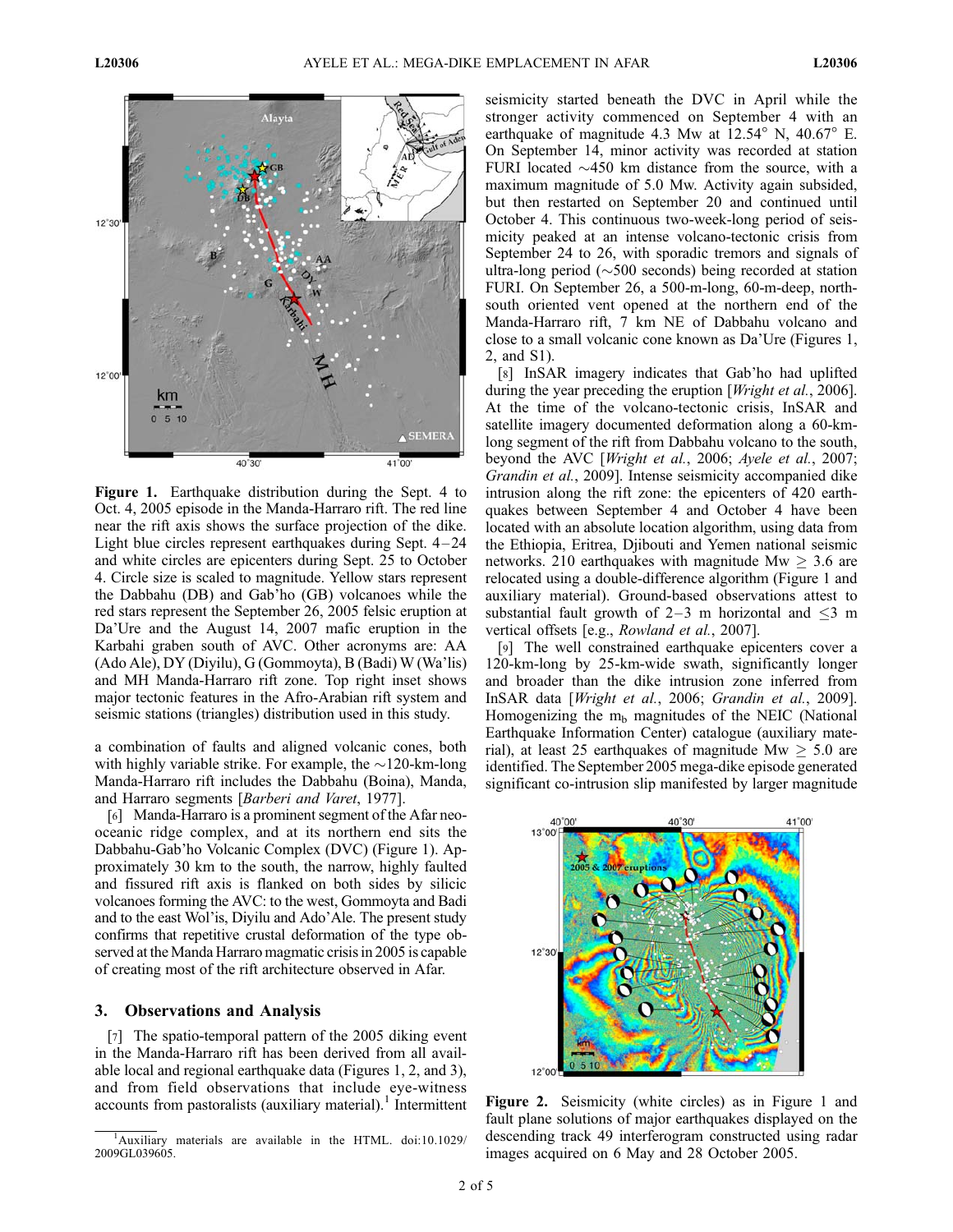

Figure 3. (a) Position of earthquakes along the Manda-Harraro rift plotted against event origin time, showing migration of seismic activity. Purple and blue lines in the bottom right corner illustrate migration velocities of 0.3 m/s and 0.15 m/s, respectively. Earthquake position is defined by projecting epicenters onto the plane of the dike. Earthquakes are colored as in Figure 1. Two parallel dashed lines define the estimated position of the dike source beneath AVC. (b) Histogram shows seismic moment release at 12 hour intervals. (c) Cumulative seismic moment release against time. (d) Black curve shows along-dike variation in horizontal opening modeled from InSAR data [Hamling et al., 2009]. Histogram shows seismic moment release in 5-km intervals. (e) Along-rift topography. DVC is Dabbahu Volcanic Complex, and AVC is Ado'Ale Volcanic Complex. Red star shows the September 26, 2005 eruption site.

earthquakes over a period of some ten days compared to other well-recorded diking episodes documented previously [Einarsson and Brandsdóttir, 1980; Rubin and Gillard, 1998; Tolstoy et al., 2001; Ebinger et al., 2008]. Rubin and Gillard [1998] have shown that, comparing diking episodes, the accompanying number and size of earthquakes ranges widely according to the pre-existing stress state in the particular rift zone of interest. Certainly the Manda-Harraro dike intrusion followed a period of at least several decades if not centuries of quiescence. From InSAR data, the topographic trough between the DVC and the AVC showed maximum horizontal opening (Figures 3d and 3e) but was relatively aseismic, and implies significant strain was predominantly accommodated by magmatic accretion.

[10] The Global CMT (Centroid Moment Tensor) solutions of the twenty major earthquakes in the sequence show three strike-slip mechanisms, the rest being normal. However, there were no strike-slip offsets observed on ground breaks. Close examination of the regional seismograms reveals overlapping waveforms that produce a complex Pwave group and resulted in anomalous strike-slip Global CMT solutions. P-wave first motion readings and moment tensor inversion have been employed to verify the strikeslip fault plane solutions, which were found here to be normal (Figures 2 and S2).

#### 4. Time Sequence and Rate of Dike Intrusion

[11] The position of epicentres projected onto an alongaxis profile and plotted against event origin time is displayed in Figure 3a. The DVC remained seismically active during 20–23 September and then became quieter at about 09h17 GMT on September 24. After a 9-hour hiatus, activity resumed, but jumped 30 km south to the AVC where it was initiated by an earthquake of magnitude Mw 4.2 (Figures 1 and 3a). A further hour later, an earthquake of magnitude Mw 5.4 at some 9 km depth beneath the western flank of the Gommoyta volcanic dome signalled the onset of bidirectional migration of seismicity. While southward migration of earthquakes is less well constrained owing to fewer earthquakes, a clear and intense northward migration along the rift segment from AVC proceeded at an average rate of 15–30 cm/s (Figure 3a). This is slow compared with a 50–200 cm/s migration rate at Krafla [e.g., *Brandsdottir* and Einarsson, 1979], and with that of smaller dikes in the post-2005 eruption period at Manda-Harraro [e.g., Keir et al., 2009] but faster than the  $\sim$ 0.22 cm/s rate for the ultraslow spreading Gakkel ridge [Tolstoy et al., 2001].

#### 5. Discussion and Conclusions

[12] At least three distinct magma feeders are recognized from the September 2005 rifting episode in the Manda Harraro rift zone (Figure 3a). Activity started beneath and around both Gab'ho and Dabbahu volcanoes at the northern end of the rift on September 20, where it persisted for four and a half days before jumping 30 km south to the AVC where the major diking then commenced. The diking events are revealed in spatially and temporally distinct earthquake swarms.

[13] The southward jump in seismicity to the AVC zone on September 24 suggests that the earlier activity destabilized an unconnected crustal magma reservoir beneath the central rift sector that was at or near critical stress state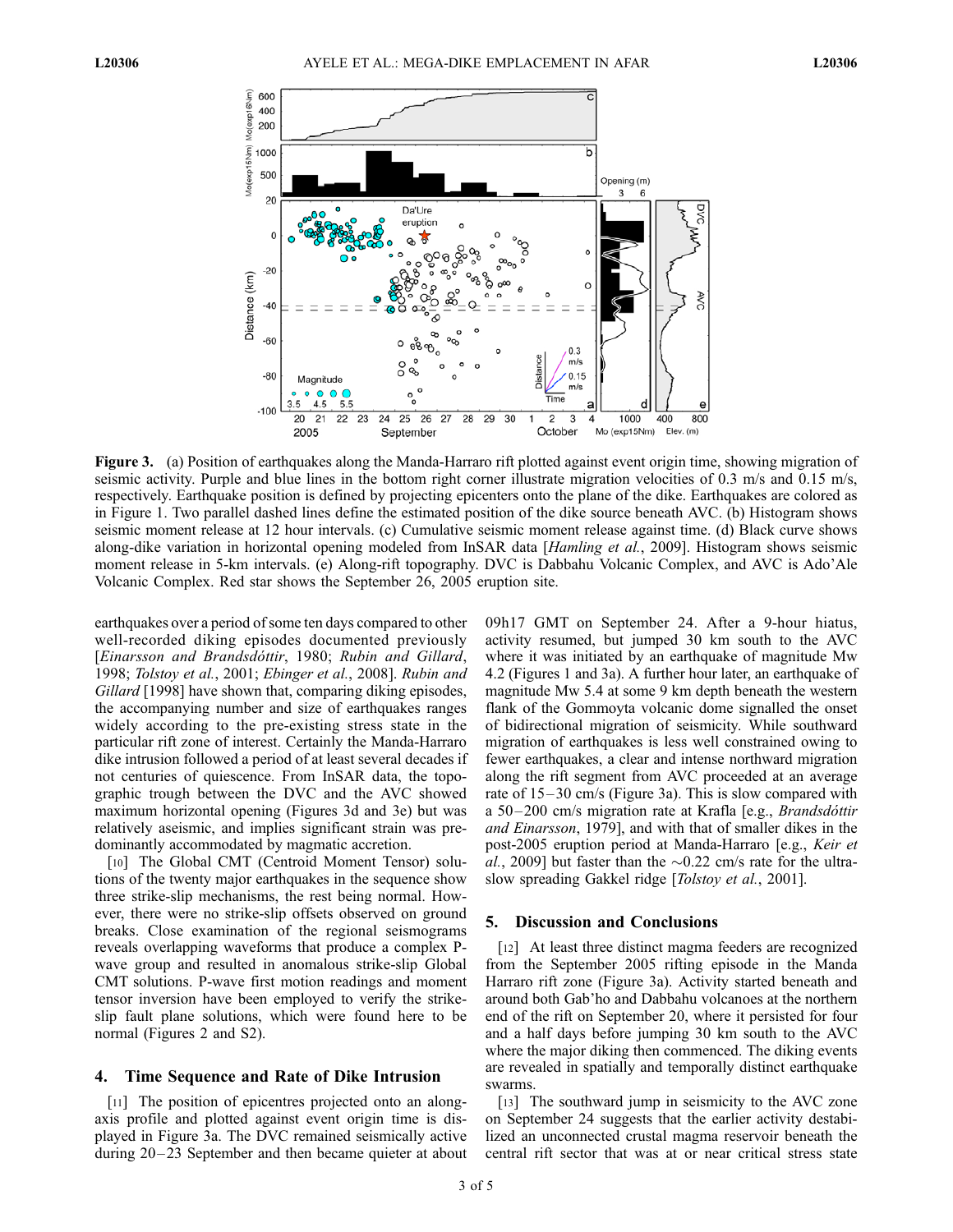

Figure 4. (a) Cartoon interpretation of the volcanic system activated in the Manda-Harraro rift during the September 2005 episode. Gray shaded ellipses show magma chambers that feed dikes, which are shaded orange. Deflating magma chambers at  $\sim$ 3-5-km-depth beneath Dabbahu and Gab'ho are constrained by subsidence of these volcanoes observed using InSAR. The magma chamber beneath the AVC is inferred from seismicity data. However, the lack of AVC subsidence suggests the magma source is relatively deep, here positioned at  $\sim$ 10-km-depth. The red ellipse shows the source of the felsic lavas erupted from Da'Ure vent on September 26. Question marks displayed near Dabbahu volcano demonstrate our uncertainty in the relationship between dikes sourced from DVC and those sourced from the AVC. (b) Distribution of horizontal opening on the September 2005 dike, and deflating mogi sources, modeled using InSAR data [*Wright et al.*, 2006].

(Figures 3 and 4). Coulomb stress changes resulting from the DVC deformation are likely to have triggered intrusive activity into the central rift. The Da'Ure vent eruption on September 26, occurring 2.5 days after the DVC seismicity had quietened, coincided with the arrival of the mega-dike propagating northward from the AVC. Sanidine feldspar lathes in pumice erupted from Da'Ure show resorption, indicating that their growth was interrupted by heating prior to eruption, consistent with a basaltic dike intrusion model. The northward diking from the AVC along the Manda-Harraro rift zone proposed here counters the hypothesis of a southward propagation from the DVC [Wright et al., 2006; Ayele et al., 2007] based on Mogi models of deflation patterns seen in InSAR. The existence of a volumetrically large magma source beneath the central rift segment can also explain the volume deficit of magma sourced from the DVC [Wright et al., 2006; Ayele et al., 2007]. The absence of distinct subsidence at AVC suggest that the magma source is significantly deeper than that at DVC.

[14] Within the constraints of accuracy of epicentral location applicable to this study  $(\pm 5 \text{ km})$ , the eastern flank

of the AVC was seismically more active than its western counterpart during the magmato-tectonic crisis. The implication follows of an asymmetric magmatic accretion at the rift axis, by analogy to slow-spreading ridges [e.g., Escartin et al., 1999], and is supported by the field and InSAR data [*Wright et al., 2006; Rowland et al., 2007*]. The longitudinal extent of earthquake distribution along the Manda-Harraro rift zone is about twice the length of the dike inferred from InSAR. Seismicity occurs up to 40-km south of the southernmost extent of the dike and was most likely triggered by Coulomb stress changes induced by dike injection [e.g., Ayele et al., 2007. Following the September 2005 major diking episode, the 60-km-long rift zone remained seismically active, focussed on the south flank of Dabbahu volcano and the Da'Ure vent site [Ebinger et al., 2008].

[15] In summary, the recent Manda-Harraro diking episode marks the ongoing development of an incipient oceanic rift in the Afar. This rare, large-volume dike intrusion fundamentally alters our perception of rates and scales of rift zone deformation and raises new questions regarding the storage and movement of magma in continental rift zones. The evidence for a magma source beneath the center of the rift segment during the first and subsequent dike intrusion events indicates that the intrusion of large dikes creates and maintains the rift architecture with modification from shallow fractionated magma reservoirs. The singular importance of this activity in a subaerial environment is inviting intensive international monitoring through a spectrum of geodetic, geophysical and geological techniques.

[16] **Acknowledgments.** We are grateful to Paul Mohr, Laike Asfaw and two anonymous referees for useful comments. A.A.'s visit to the University of Leeds is sponsored by the NERC Afar Rift Consortium (http://see.leeds.ac.uk, NE/E007414/1). D.K. is supported by NERC fellowship NE/E013945/1, CJE and WRB are supported by grants EAR-0635789 and 0635898 and T.J.W. is supported by a Royal Society fellowship.

#### References

- Ayele, A., E. Jacques, M. Kassim, T. Kidane, A. Omar, S. Tait, A. Nercessian, J.-B. Chabalier, and G. King (2007), The volcano-seismic crisis in Afar, Ethiopia, starting September 2005, Earth Planet. Sci. Lett., 255, 177 – 187, doi:10.1016/j.epsl.2006.12.014.
- Baran, J. M., J. R. Cochran, S. M. Carbotte, and M. R. Nedimović (2005), Variations in upper crustal structure due to variable mantle temperature along the Southeast Indian Ridge, Geochem. Geophys. Geosyst., 6, Q11002, doi:10.1029/2005GC000943.
- Barberi, F., and J. Varet (1977), Volcanism of Afar: Small-scale plate tectonic implications, Geol. Soc. Am. Bull., 88, 1251 – 1266, doi:10.1130/ 0016-7606(1977)88<1251:VOASPT>2.0.CO;2.
- Brandsdóttir, B., and P. Einarsson (1979), Seismic activity associated with the September 1977 deflation of Krafla volcano in north-eastern Iceland, J. Volcanol. Geotherm. Res., 6, 197 – 212, doi:10.1016/0377- 0273(79)90001-5.
- Delaney, J. R., D. S. Kelley, M. D. Lilley, D. A. Butterfield, J. A. Baross, W. S. D. Wilcock, R. W. Embley, and M. Summit (1998), The quantum event of oceanic crustal accretion: Impacts of diking at mid-ocean ridges, Science, 281, 222 – 230, doi:10.1126/science.281.5374.222.
- Ebinger, C. J., D. Keir, A. Ayele, E. Calais, T. J. Wright, M. Belachew, J. O. S. Hammond, M. E. Campbell, and W. R. Buck (2008), Capturing magma intrusion and faulting process during continental rupture: Seismicity of the Dabbahu (Afar) rift, Geophys. J. Int., 174, 1138-1152, doi:10.1111/j.1365-246X.2008.03877.x.
- Einarsson, P. (1991), The Krafla rifting episode 1975-1989, in Náttúra  $M$ 'yvatns, edited by A. Gardarsson and  $A$ . Einarsson, pp. 97–139, Icelandic Nat. Sci. Soc., Reykjavik.
- Einarsson, P., and B. Brandsdóttir (1980), Seismological evidence for lateral magma intrusion during the July 1978 deflation of the Krafla volcano in NE Iceland, J. Geophys., 47, 160-165.
- Escartin, J., P. A. Cowie, R. C. Searle, S. Allerton, N. C. Mitchell, C. J. MacLeod, and A. P. Slootweg (1999), Quantifying tectonic strain and